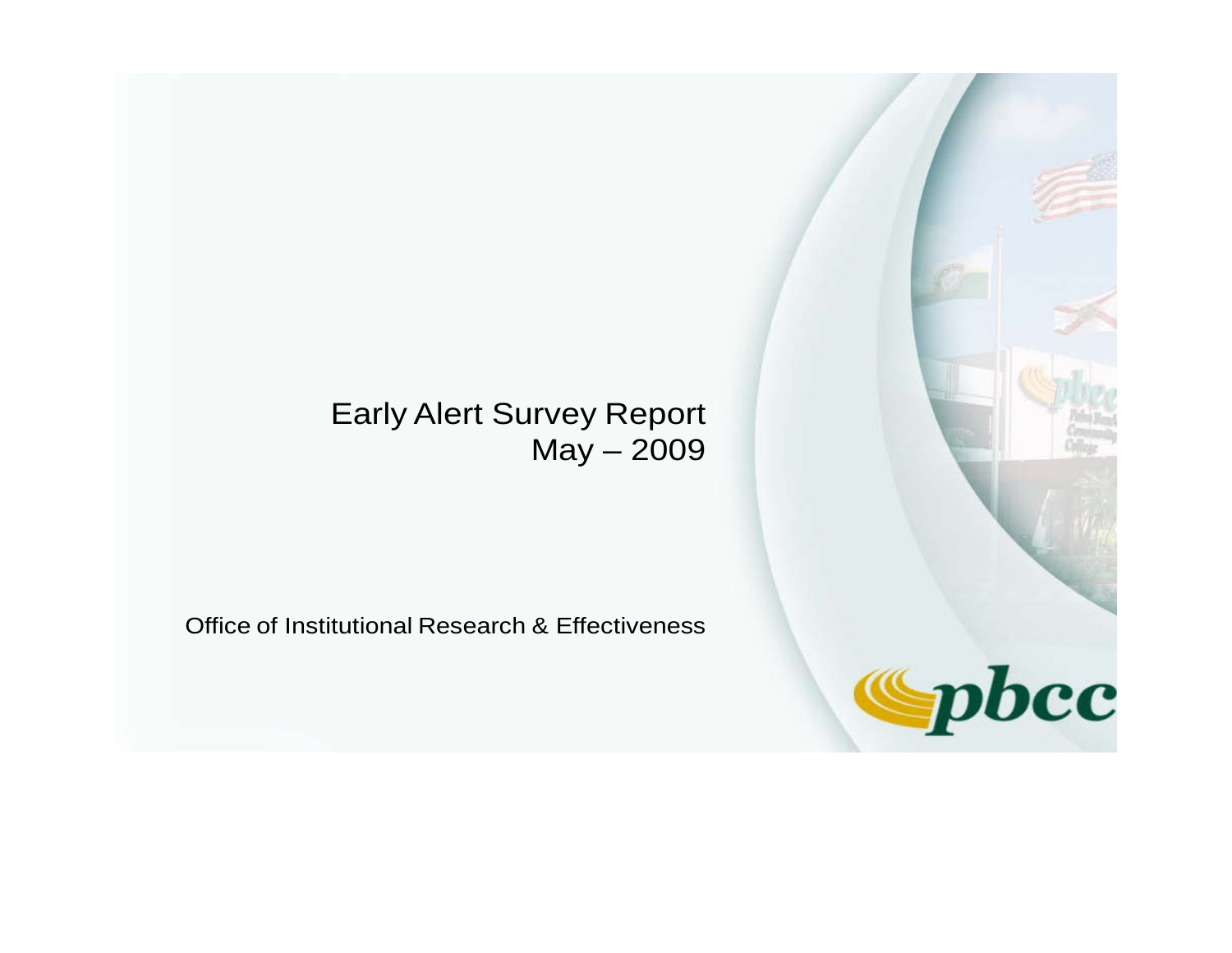| 1. Have you utilized the Early Alert system? |                         |                       |
|----------------------------------------------|-------------------------|-----------------------|
|                                              | <b>Response Percent</b> | <b>Response Count</b> |
| <b>Yes</b>                                   | 43.6%                   | 78                    |
| Not this semester                            | 21.8%                   | 39                    |
| Never                                        | 34.6%                   | 62                    |

| 2. Please select the reason why:   |                         |                       |  |
|------------------------------------|-------------------------|-----------------------|--|
|                                    | <b>Response Percent</b> | <b>Response Count</b> |  |
| Did not know it existed            | 20.5%                   | 17                    |  |
| Have not needed its assistance     | 61.4%                   | 51                    |  |
| Inconvenient                       | 2.4%                    | ົ                     |  |
| Ineffective                        | 13.3%                   | 11                    |  |
| Prior negative experience with use | 2.4%                    |                       |  |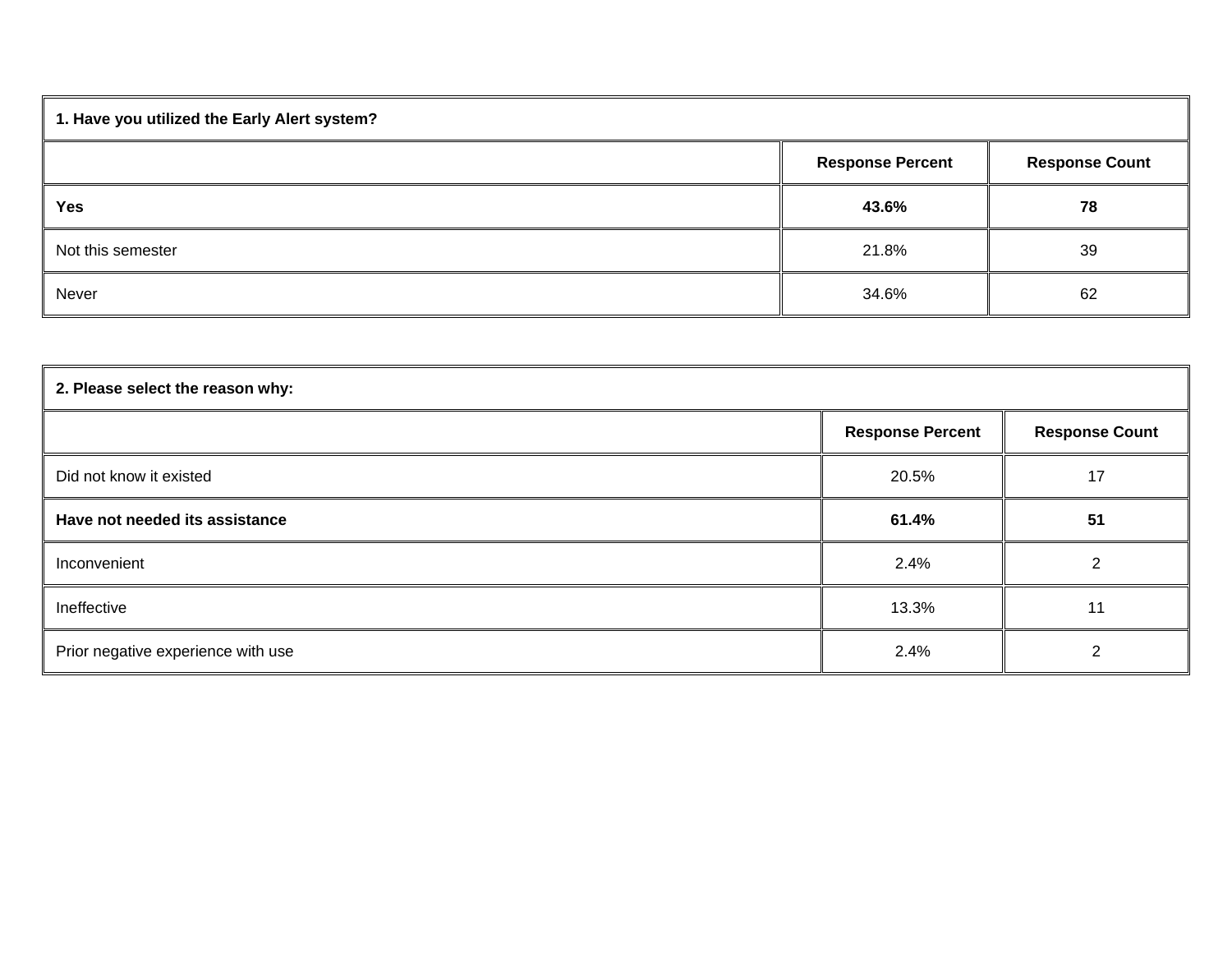### **Q2 COMMENTS**

- my very hectic schedule
- student's responsibility to know how they are doing in a class
- Unclear on how it works
- I had heard the year before that when they were called they did not ever respond.
- Concerns about student privavy rights. Viloation of confidentiality?
- No Time so many classes with so many students
- I do not have text messaging
- I do not have a course I am teaching.
- Do not text
- I am an adjunct teaching online, rather than on campus.
- Was informed last year it was not working anymore
- signed up for it last semester, and did not know it needed to be renewed each semester
- My faculty use the system and have complained that they are never sure whether their notification has actually been acted upon due to the automated responses. As an administrator I would like to be able to tell faculty how the information is used. Is Financial Aid notified? Do they need to use it so students who are not attending do not receive finanical aid? Are students contacted?
- Not sure how it worked.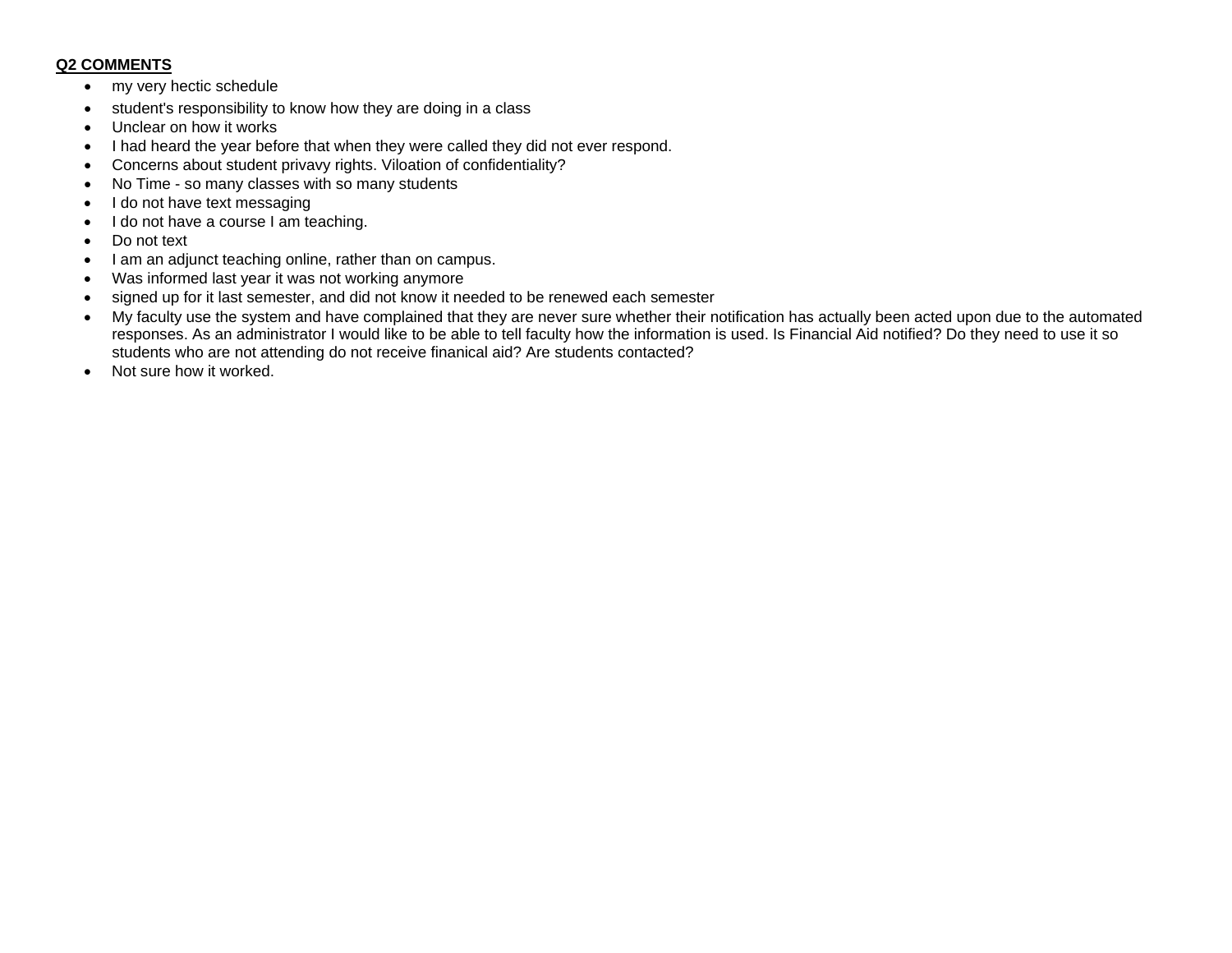| 3. What reasons did you implement the Early Alert system? (Check all that apply).          |                         |                       |
|--------------------------------------------------------------------------------------------|-------------------------|-----------------------|
|                                                                                            | <b>Response Percent</b> | <b>Response Count</b> |
| Mental health counseling request for student                                               | 16.7%                   | 12                    |
| Behavioral/ disciplinary issues                                                            | 12.5%                   | 9                     |
| <b>Attendance issue</b>                                                                    | 81.9%                   | 59                    |
| Student never attended class                                                               | 37.5%                   | 27                    |
| Financial assistance request                                                               | 0.0%                    | $\Omega$              |
| Tutoring request                                                                           | 8.3%                    | 6                     |
| Campus resources referral                                                                  | 2.8%                    | 2                     |
| Unsatisfactory grade/academic performance                                                  | 58.3%                   | 42                    |
| Student needs to withdraw from class due to unsatisfactory academic performance/attendance | 31.9%                   | 23                    |

## **Q3. Others**

- Mental Health counseling is not referred via this tool
- The most common reason relates to attendance but that all ties in with discipline and performance issues. In music performance classes (ensemble, applied lessons), attendance is necessary to do the work involved.
- My Instructors use the ALERT system.
- concerns of a personal nature, safety, abuse, etc.
- ONLINE LACK OF ATTENDANCE/ATTENTION FOR TWO CONSECTUTIVE SEMESTERS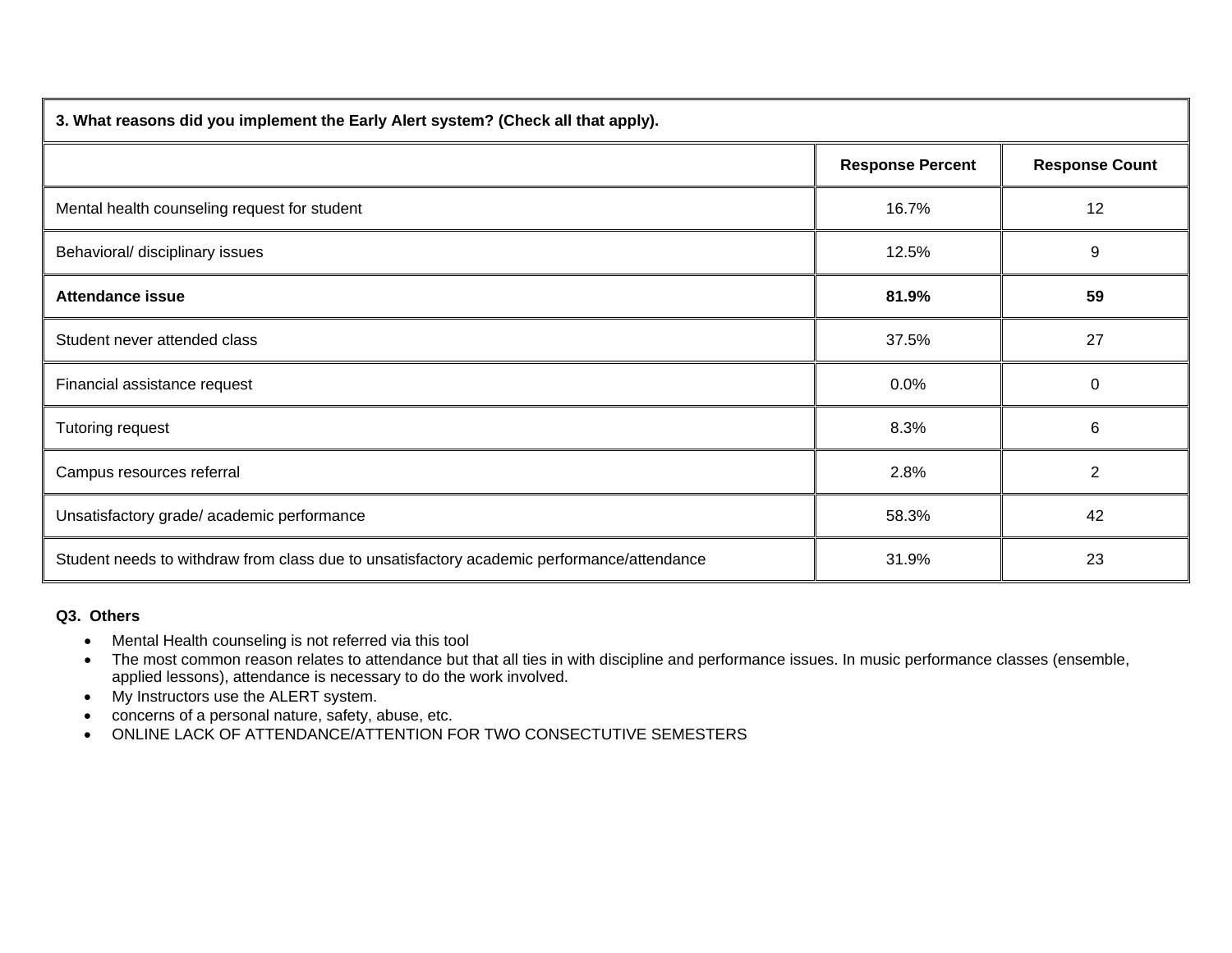| 4. Did you view the Early Alert Training presentation online? |  |                         |                       |
|---------------------------------------------------------------|--|-------------------------|-----------------------|
|                                                               |  | <b>Response Percent</b> | <b>Response Count</b> |
| Yes                                                           |  | 41.3%                   | 57                    |
| No                                                            |  | 58.7%                   | 81                    |
| 5. Is Early Alert an effective intervention tool?             |  |                         |                       |
|                                                               |  | <b>Response Percent</b> | <b>Response Count</b> |
| <b>Yes</b>                                                    |  | 59.5%                   | 69                    |
| No                                                            |  | 40.5%                   | 47                    |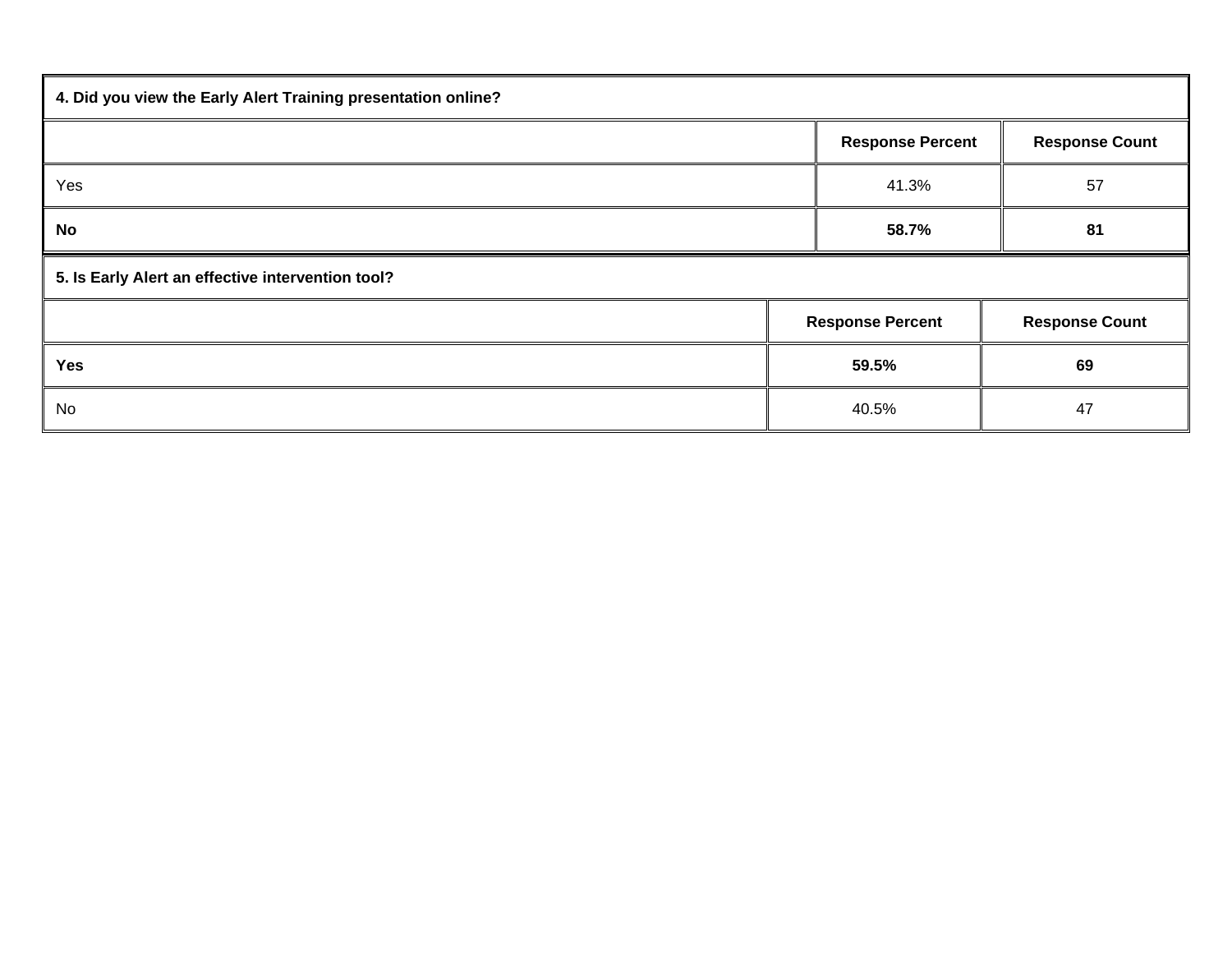#### **6. How could we make it more effective?**I have not used it, so I won't be able to effectively answer that question.

- Students would be contacted and notified that they need to attend class or withdraw.
- Make it a catch-all referral request; heavy on referring students to resources; more of a college-wide effort to help students with personal issues that impact academics; connect with admin and other professors; extra hands for busy professors; more specific info in follow-up e-mail; automatic e-mail to student, admin, and other professors when alert initiated; call it "Student Contact Request."
- Need to Follow up with students after initial contact.
- staff stated that ALL we can do is call, no feedback until I activate several times
- Help the instructor (I'm an adjunct) to contact the student(s) who are not joining in the online courses and/or on campus courses. my.pbcc.edu mailings often result in no response.
- Must contact student much quicker, do to the short time period of the class. Class is approximately 3 weeks. Most of these students are lost if they fail.
- I usually get the automatic replies but never hear the end of it.
- I recommend that it be discontinued. Replace it with individual referral to the mental health clinic as needed. Or use the classroom disruption form as needed.
- Implement an early alert system review of its intended uses as part of the fall adjunct orientation and faculty cluster meeting.
- More personal feedback re tracking instead of a generic response back to the professor
- I'm not sure
- Communication between the person who referred the student and the person contacted.
- I don't know what else can be done. The student eventually has to work to resolve issues.
- Even though I get a response that there has been an attempt to notify the student, there is no follow up or response as to what action I should take
- It could be better if the specific concerns that didn't have to do with studies could be routed to aactionable source i e behavior=dean
- Automatically withdraw students who don't respond to Early Alert. Also, notify coaches if an athlete on any team receives an Early Alert.
- Make it a priority to contact students who have failed to attend even one class and encourage them to withdraw officially.
- greater detail to instructor regarding students' specific issues. I have one student who was contacted and the alert responded that the student was in "limbo," yet the student never came back to class and I never got further information.
- When I attempted to use it, they replied they could not find the students involved.
- I believe it is an exceptional tool and I appreciate getting a prompt response when I have submitted an alert.
- I am unsure of the effectiveness of Early Alert. I have only used it a few times and rarely if ever learned what the end result was. It has never resulted in a student contacting me or changing/improving for the better.
- give the instructor more feedback on the result
- I think if the student needs to be notified that he or she is not doing well or not attending classes regularly the student is not conscientious enough in the first place and the early alert system will not convert that person into an intellectually curious, studious member of the class.
- By getting in touch with students ASAP. Some students are not contacted, phone numbers incorrect, send e-mails if student has computer(if not done) Mandatory remediation paid for by F.A. if possible.
- I have not had an occasion to use the system do it is difficult for me to answer many of these questions
- Better follow up. most students don't take the time or feel embarressed to follow through.
- An articulated set of options that are available to students and instructors.
- All they do is try to call/ email the student-- Most of the time they can not reach the student-- We have already tried to call/email.
- publize more
- Hire more faculty so that we can reduce class size so that faculty can address needs when needed instead of pawning the duty off on some third party who will have even more difficulty reaching the student.
- the responses are inadequate and not done in a timely manner...I have only had 2 or 3 actual results from many many alerts
- Provide some method for the instructor to monitor or follow through with any interventions attempted by college support personnel
- "The status was changed to Closed because the situation was resolved." A reson should be returned to the instructor as to the outcome.
- It seems to take a bit of time to contact the student, so greater speed would be good.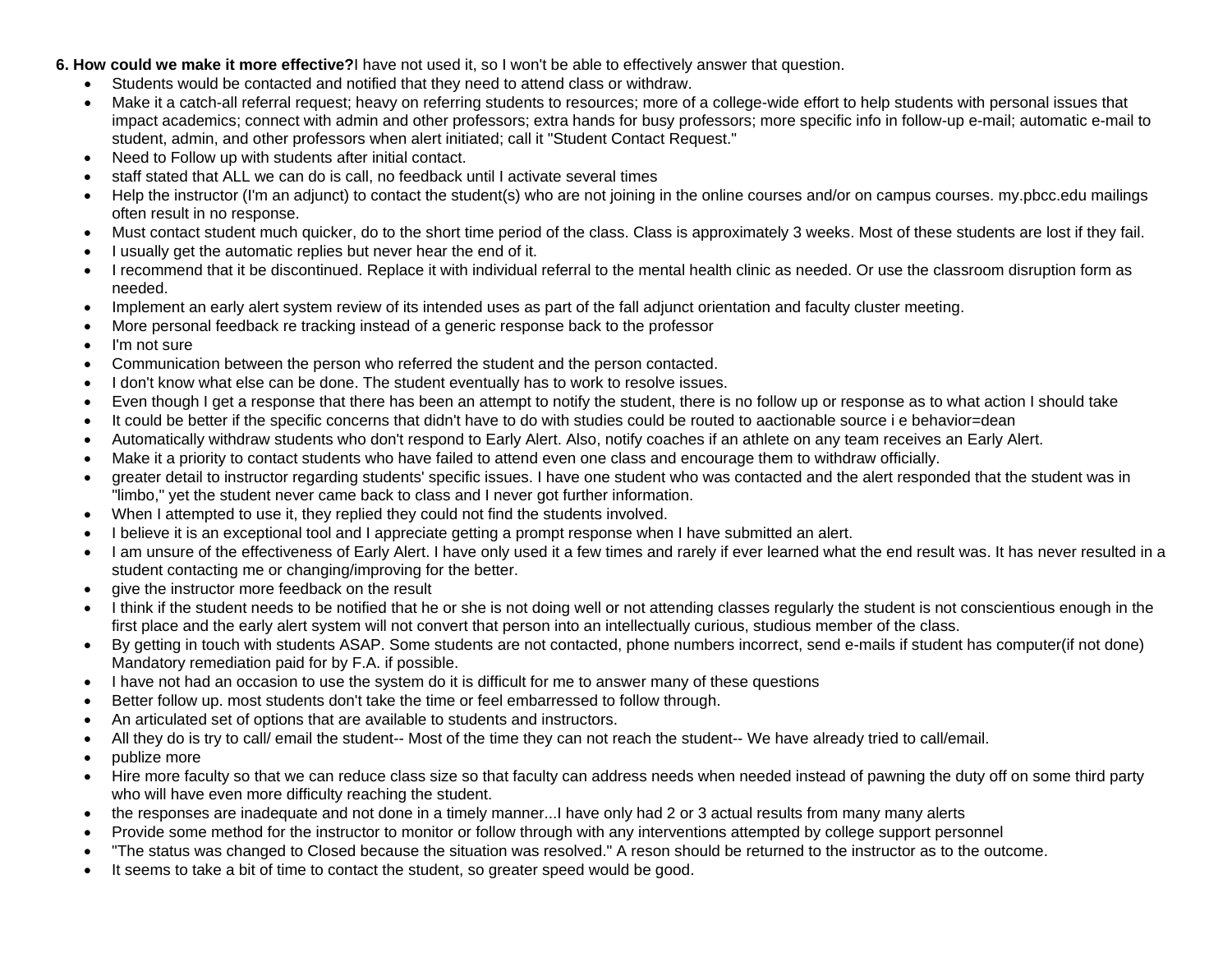- Follow up with the student. Almost 100% of my referrals for academic issues are "closed", and the student tells me that contact was made, but nothing really comes of it.
- Follow up with faculty and students. Did not recieve either.
- I should have answered the above question as I don't know. I did not get feedback when I did use it. I do my own intervention with students and direct them to SS when I see there is a big problem early in the semester. For those who just stop coming to class, (N/A this semester) I would still use Early Alert. For some of the following questions N/A would have been my choice.
- Explain the process more to students and faculty.
- Most of the time, the case was closed because the advisor could not reach the student.
- I have only used the system for attendance problems with students because I am not sure about the legality of using it for discipline problems or other problems. My understanding was that I could not use it for alerts beyond attendance without the student's permission. Needing the student's permission does interfere with the effectiveness.
- Instructors need to know what has been done, not just that the case is resolved.
- More personal
- I would like to view it to make an informed decision for the future.
- Faster follow-up with students.
- Better communication with instructors. Instead of a stock email saying the student has been contacted, tell us what the student was told.
- BY PROMPT ADVISING OF RECEIPT AND STATUS INCLUDING CLOSING.
- Quicker response to students. One said she was never contacted, though she was a chronic liar so that might not have been true.
- Method other than text messaging. Perhaps a recorded message to phones.
- I heard a presentation which appeared to address most concerns.
- More feedback regarding the results would help me. For example: did they reach the student?
- If student is actually contacted, give feedback to the instructor on what transpired.
- We get nothing but generic responses and we don't know which applies. In that regard, it is not much help to instructors.
- Uncertain because the student's contact information is not always correct. Early alert is requested after I send emails and phone calls with NO response.
- Only a few of the students actually withdrew. The rest just never came back to class. I did not hear how the "case" was resolved other than the message sent electronically (except for a few students).
- Since I haven't utilized it I don't have an opinion
- I think if a student doesn't care enough to come to class, we aren't going to scare or coax them into coming back and changing their ways. Instead I try to email them one on one and give them options (if I see they remotely care) such as withdrawing, dropping etc.
- I do not feel that sufficient follow-up occurred. I also had an adviser tell me I should not be using it for attendance issues.
- There needs to be more counseling provided once the student has been early alerted. One person cannot do all the counseling.
- Not sure. I have used it to report students who seldom attend class, but they end up dropping anyway.
- Need to receive communication directly related to my early alert instead of general reply.
- I don't think it's efffective because we don't know if it's working. The automated responses to faculty are not sufficient to make them believe that there actually has been an intervention. It is not always possible to tell students it was submitted if they are not attending. Also, some faculty are unsure whether they should tell the students.
- Give more feedback regarding just what was done with the request. Failure to contact student is still a failure.
- Target a specific student group (i.e. FYIC, prep, high risk,...) instead of the whole student body
- Letters to the students don't work they need calls, emails, follow-up checks, etc. I try to do it myself, but it's difficult!
- I was told too many "sit" in the system and do not get to the correct people in time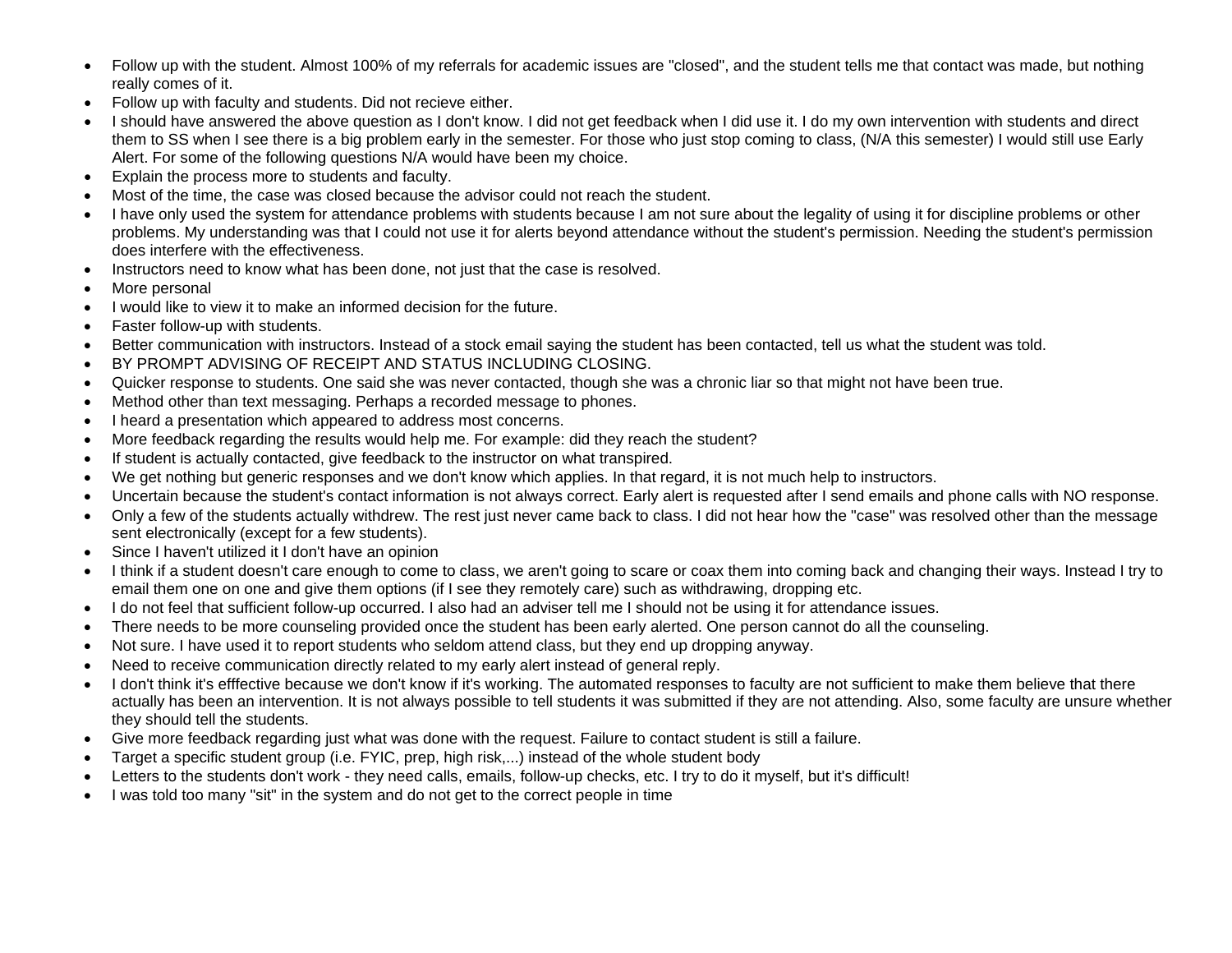| 7. Do you inform your students that an Early Alert for them has been submitted?                                                                |                         |                       |
|------------------------------------------------------------------------------------------------------------------------------------------------|-------------------------|-----------------------|
|                                                                                                                                                | <b>Response Percent</b> | <b>Response Count</b> |
| Yes                                                                                                                                            | 40.5%                   | 49                    |
| No                                                                                                                                             | 59.5%                   | 72                    |
| 8. Has an Early Alert from you prompted student action (i.e. student returning to class, contacting you, or meeting with an academic advisor)? |                         |                       |
|                                                                                                                                                | <b>Response Percent</b> | <b>Response Count</b> |
| Yes                                                                                                                                            | 48.7%                   | 55                    |
| No                                                                                                                                             | 51.3%                   | 58                    |
| 9. Have you utilized the Early Alert and found that it addressed and/or resolved a student's issue?                                            |                         |                       |
|                                                                                                                                                | <b>Response Percent</b> | <b>Response Count</b> |
| Yes                                                                                                                                            | 38.6%                   | 44                    |
| <b>No</b>                                                                                                                                      | 61.4%                   | 70                    |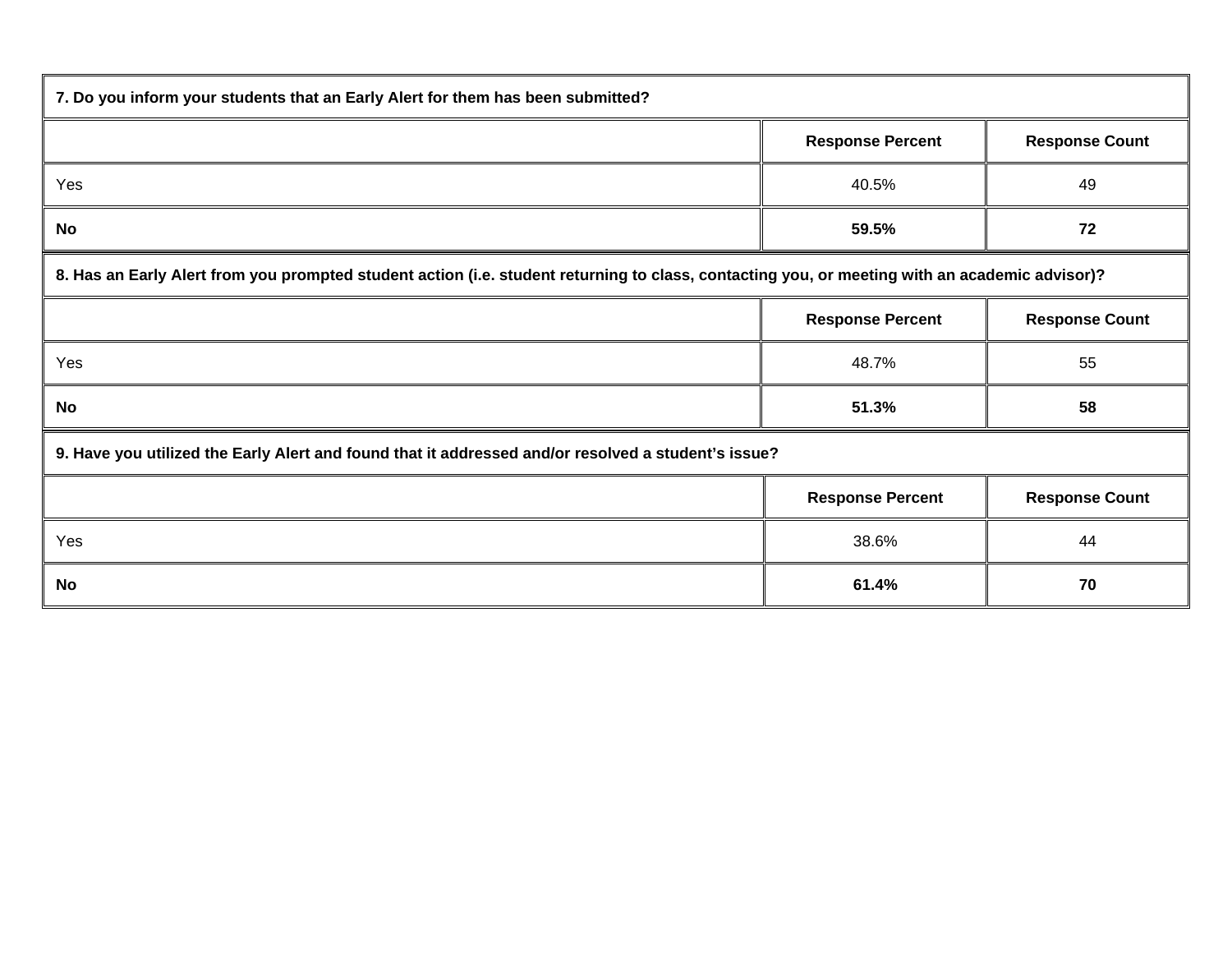| 10. What would you like to see as the main purposes for the Early Alert system? (Check all that apply). |                         |                       |
|---------------------------------------------------------------------------------------------------------|-------------------------|-----------------------|
|                                                                                                         | <b>Response Percent</b> | <b>Response Count</b> |
| Mental health counseling request for student                                                            | 53.3%                   | 64                    |
| Behavioral/ disciplinary issues                                                                         | 56.7%                   | 68                    |
| <b>Attendance issue</b>                                                                                 | 75.0%                   | 90                    |
| Student never attended class                                                                            | 52.5%                   | 63                    |
| Financial assistance request                                                                            | 16.7%                   | 20                    |
| Tutoring request                                                                                        | 37.5%                   | 45                    |
| Campus resources referral                                                                               | 23.3%                   | 28                    |
| Unsatisfactory grade/academic performance                                                               | 69.2%                   | 83                    |
| Student needs to withdraw from class due to unsatisfactory academic performance/attendance              | 51.7%                   | 62                    |

- Should have one place to send request, and then have it forwarded to best place
- Professors should be informing students all along re: State of Florida attendance requirements instead of differences in info from Prof to studesnts.
- Students have a variety of "life problems" that affect their performance in school (attendance, communication with instructors, academic performance). Some of these have to do with managing certain life problems. Others have to do with the student's personal maturity and responsibility issues. I am not sure how much or what we can do to "change" the students in these regards.
- Notify me as to why the student no longer attends or hands in essays
- It is hard to prioritize. Each of the above are worthy purposes
- I tell each student their standing prior to last day to withdraw
- All of the above are helpful to students
- ONLINE ATTENDANCE/ATTENTION
- Classroom etiquette issues such as arguing with instructor and disrespecting instructor and fellow students
- Organization & balance of academic & work time. Making EMail current.
- It seems to me that the goal should be to get someone in touch with the student other than the teacher to let them know that we care about their success!
- It should not be used for academic reasons this should be handled by the professor, not student services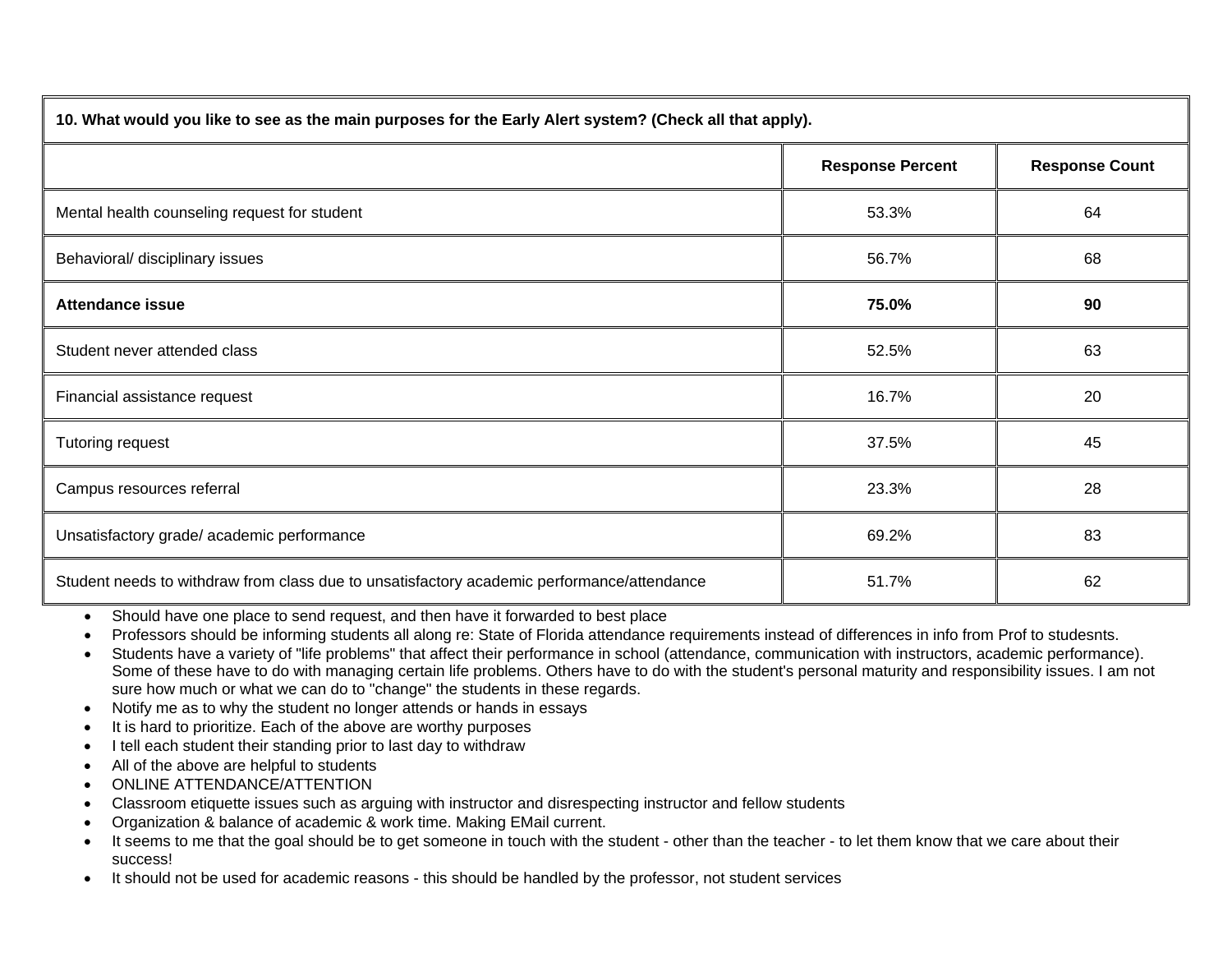| 11. Should the Early Alert's name be changed? |                         |                       |
|-----------------------------------------------|-------------------------|-----------------------|
|                                               | <b>Response Percent</b> | <b>Response Count</b> |
| Yes                                           | 19.8%                   | 24                    |
| <b>No</b>                                     | 80.2%                   | 97                    |

#### **12. Please write your suggestion here**

- Help this student
- Student Contact Request
- Staff who want to do it & think valuble staff it
- It is ineffective for academic assistance if there are no individuals competant in the subject available
- M H /Academic Referral Service
- Discontinue this and leave these issues for individual referral.
- Something about referring a student for advising
- Action requested; Student referral: Advising, counseling requested
- **Student Intervention Form**
- Student Immediate Services
- Students services has limited effect on students, and the trend has been to hire individuals with less training so that their pay will be less--note the replacement of counselors with advisors. Also look at the training and length of service--too often students are given the wrong information by poorly trained, unprofessional individuals.
- Academic Warning System / Academic Alert System / Grade Endanger System ??
- How about SOS "Student Optimizing Services"?
- The system should also be used as a general/routine "check up" to avoid the negative perceptions. Call it "Student Outreach Program" (SOS)
- Student Success Alert
- Add a drop down menu to cover the topics previously checked and for staff to triage the notification accordingly
- Intervention
- **Intervention**
- Student Referral System (SRS)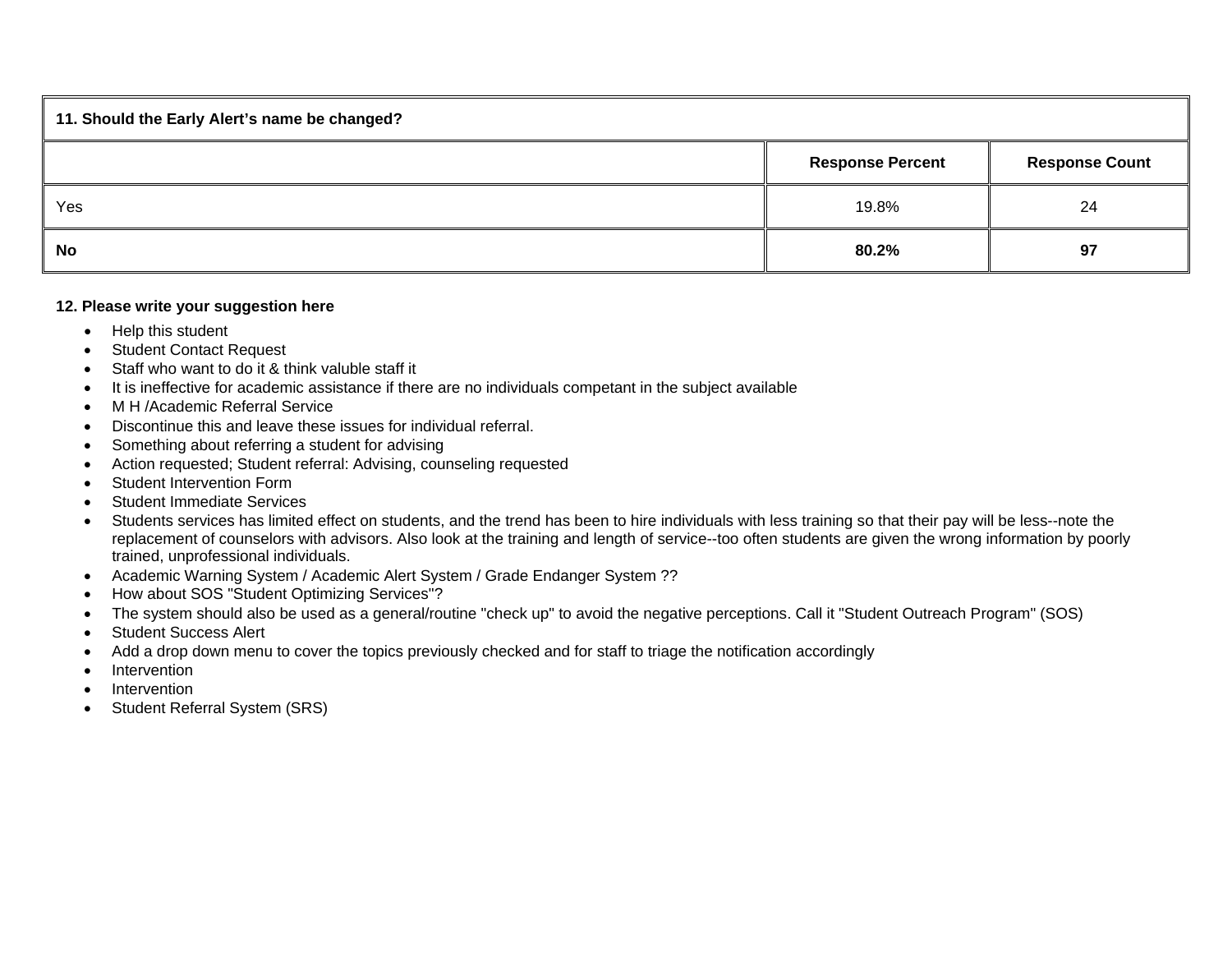### **13. Please submit any general comments here**

- See previous. I think the main purpose should be as an extra set of hands to help catch students that fall through the cracks in class. I put Early Alert on my syllabus and tell students that if they stop attending class without withdrawing or contacting me, they can expect to be "Early Alerted" and can expect someone to contact them. Academics are not the reason students stop coming to my class--usually it's personal problems, and I need backup from folks who know what resources are available. It also helps to have a unified front showing that the college is a cohesive unit that wants to help students. Professors do not have time to do as much contacting as they would like or as some students need. And some students purposefully avoid contact with professors when things are going wrong. To help with the united effort, when I send an early alert, I would like an automatic notification to go to my boss, the student, and the student's other professors, if any. We have no way to see what other classes a student may have or to find out how a student is doing in those other classes, and sometimes this is very important information to have in order to figure out the level of difficulty a student is in. I am so glad we now have counselors, but we need many more, and we also need to be able to offer some real help with other issues our students face: finances, transportation, child care, etc.
- I found staff just doing it because they had to and did not have interest of student in mind.
- It appeared that the replies were "canned". I was never sure that the student was contacted.
- Can be useful if used early enough to prevent the student from dropping out before the drop date. An early alert shows that instructors care. Do not end the service, just encourage instructors to use it more often.
- Out of the 6-8 early alerts I sent for the fall semester only one student was able to join in; none of the others responded. The early alert system needs plenty of manpower during the first 4 weeks of a semester to get all students off to a good start, then taper off after withdrawl deadline.
- I would like feedback on whether any action has been taken. I never hear from the student or the dean
- Early alert ostensibly comes between the student and professor to correct a problem, theoretically helping the professor resolve problems. The only rationale for this intervention is the rare behavioral or mental health issue. These could be handled with a referral form to administration, or appropriate agency. But as it is, the professor still must resolve the problems and retain those students when possible. I recommend a simple referral form in lieu of this button system, which is too easy for all parties to ignore. Thank you.
- As I have always announced, syllabus and in person, the strictness of the Fla law for the attendance here;many students have replied that other Professors do not require or emphasize the students' responsibility in that area nor the policy?!
- Without knowing if there has been receipt of referral and follow-up with student, this cannot be an effective or efficient system.
- Early counseling for Prep and at risk students might help before students register.
- I would like feedback regarding my student. I have received none from the system except for the generic reply.
- Many of the students don't have their Campus email set up nor do they read it when they do.Thetelephone numbers also aren't current We need their personal email to reach them.
- I guess I need to look at the early alert video on line and start using this system.
- This year you did a great job!
- My syllabus states that students should notify me that they are going to be absent from class and that they can always come to me for extra tutoring. If they do not, I assume they have other priorities and the early alert system will not, and it has not so far, made an effective change in the students' attendance or academic work.
- Many issues to date are due to financial stress.
- The Early Alert people seem annoyed when you contact them regarding attendance issues. Last semester they said the issues were resolved with two of my students-- The students did not withdraw and now will get an "F"- So nothing was resolved and they were ineffective.
- this is an important program. Please do not remove it. Just keep improving it and getting the word out about it. students need the support
- this is a fabulous idea, but has not accomplished it's goals! I can't tell you how many "we have attemped to contact the student" responses I have gotten...generally I have also tried to contact the student without results before I hit the "early alert"...
- I find it a very useful tool since I am not on campus much and it is a way of communication concerns to administration.
- This is a very useful tool for teachers.
- Glad your working on this!
- Great concept but it needs to be confidential and nonthreatening to students.
- Early Alert is a great service that supports the work of instructors in the classroom & is very effective.